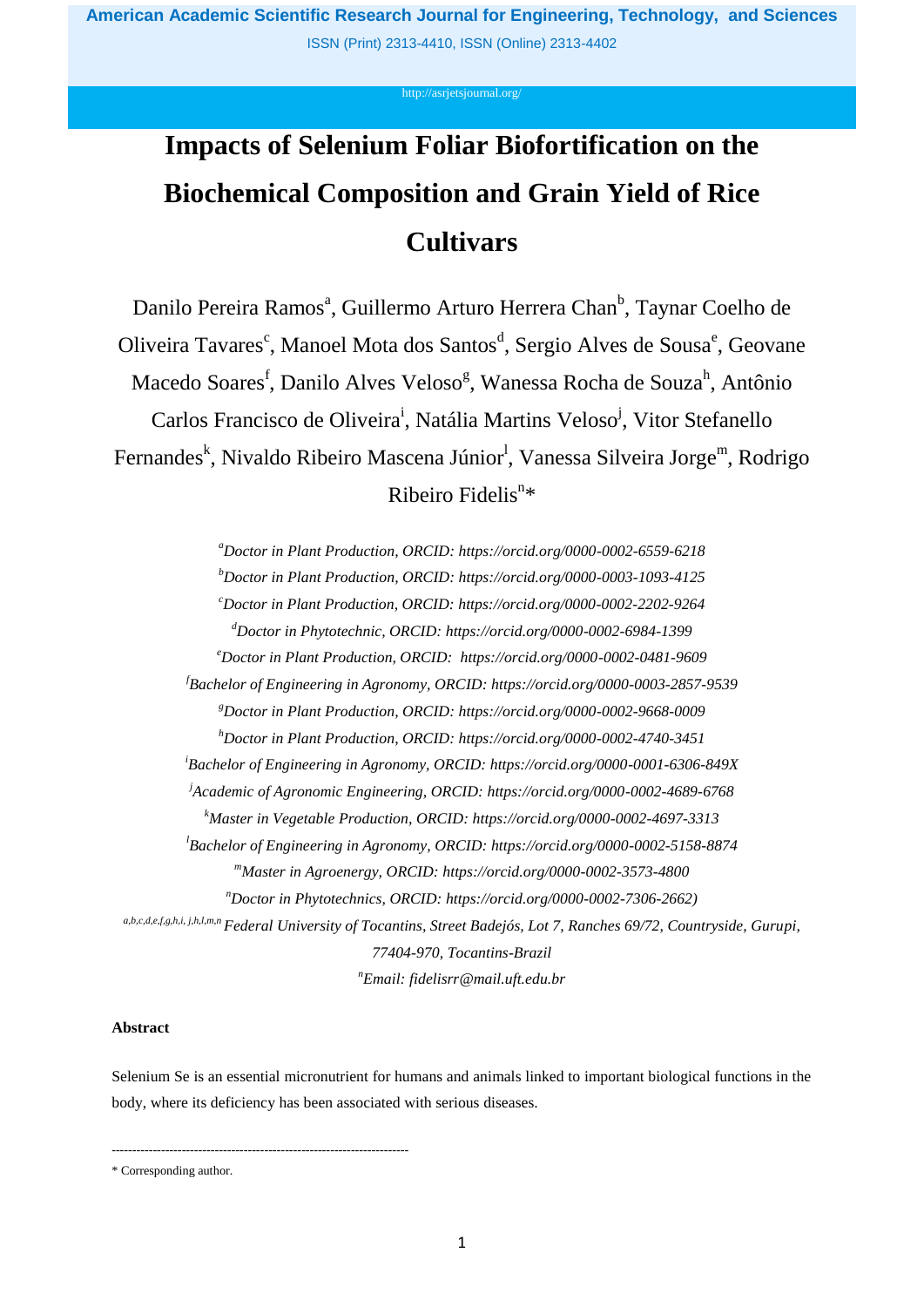Rice is essential in feeding more than half of the world's population. Some studies show beneficial effects of Se in higher plants. Thus, the objective of this work was to determine the effect of leaf Se doses on biofortification, agronomic characteristics and biochemical characteristics of the grains of two irrigated rice cultivars. The factors under study were five doses of Se  $(0, 30, 60, 90, 41, 120, g)$  ha<sup>-1</sup>) using as sodium selenate source  $(Na_2SeO_4)$ , and two rice cultivars (IRGA-424 and IRGA-426). The leaf application of Na<sub>2</sub>SeO<sub>4</sub> allowed the biofortification of rice grains with Se, however, it affected its yield and some biochemical components. The cultivar IRGA-426 Se shows superior because it allows a higher concentration of Se in the grains, presents higher yield and better nutritional content. The cultivar IRGA-426 with the dose 60 g ha<sup>-1</sup> Se was the viable combination to increase the content of Se in the grains, which may result in benefits for the health and food safety of the population.

*Keywords:* Oryza sativa L; grain yield; fertilization; food composition; food security.

#### **1.Introduction**

Selenium Se is an essential micronutrient for humans and animals because it is a basic component of selenoproteins and selenoenzymes with important biological functions in the body [1]. It is estimated that there are about one billion people with a deficiency of this nutrient [2], which is considered the fourth most severe mineral deficiency in the world [3]. This deficiency has been associated with serious diseases in humans, such as viral infections, impaired immune function, hypothyroidism, reduced fertility, cardiovascular diseases, and cancer [1, 4]. Unlike the case for humans and animals, there is no definitive evidence on the essentiality of Se for higher plants [5], however, at low concentrations, this element can stimulate growth, development and increase plant yield [6,7]. At high concentrations, it can cause toxic effects and lead to lower production [8]. The accumulation of Se in plants varies according to plant species and genotype, the concentration of the element in the soil, soil properties and the chemical form of S [9]. Plants metabolize Se by sulfur assimilation route Se, producing selenocysteine, selenomethionine and other Se isologists from various metabolites of S [10]. Among the various strategies that can improve the intake of Se by the population and supply their deficiency, fertilization of plants with Se (agronomic biofortification) or selection of genotypes with greater capacity of accumulation of the element in tissues (genetic biofortification) is a useful, safe technique, and can have positive effects on long-term health [11,12]. Several recent studies such as Deng and Ramos [13,14] show the efficiency of agronomic biofortification in increasing the Se content in several crops. In biofortification programs, one must take into account the source and form of Se to be applied. In this context, sodium selenate  $(Na^2SeO^4)$  is generally more soluble and bioavailable than other inorganic sources of Se [15], and has shown greater efficiency by providing greater absorption, greater utilization, greater translocation to shoots, and greater accumulation of Se in grains [13, 8]. Like the roots, the leaves of plants can also absorb micronutrients, and the leaf application of Se has Se shown safe, with low cost, and effective in increasing the content of the element in the edible parts of agricultural crops [6,13,12]. The quality of the agricultural product is defined as the set of characteristics related to nutritional, commercial, industrial or aesthetic value [16]. The nutritional quality or biochemical composition is one of the characteristics used to evaluate the quality of rice, considering carbohydrate, protein, mineral and vitamin contents [17]. The level of Se in a population is linked to the content of this element in the food consumed [18], therefore, the choice of widely consumed crops provides greater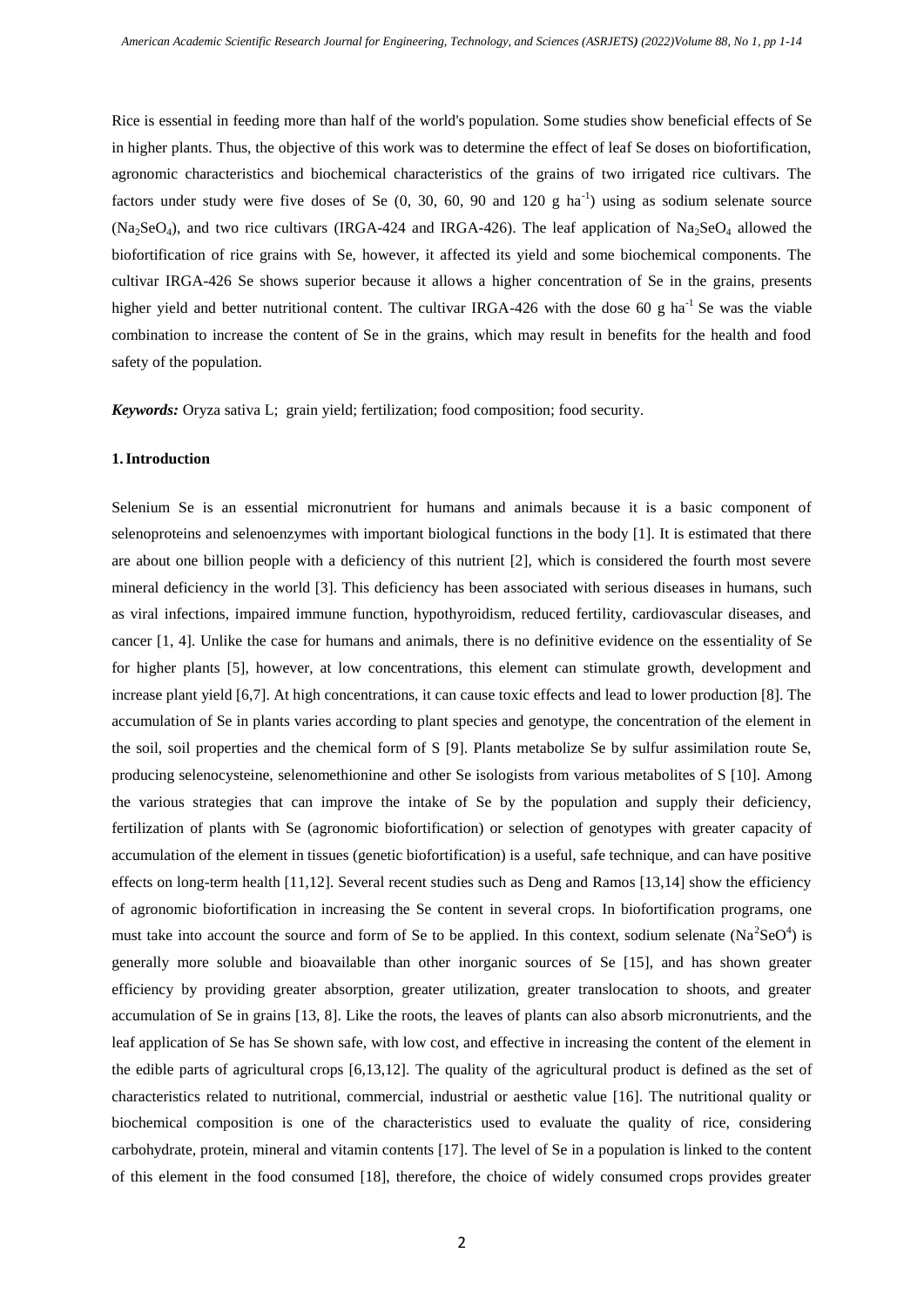success in biofortification programs. In this context, rice (*Oryza sativa L.*) is of great importance because it is a staple food for more than half of the world's population, being a cheap energy source, and responsible for providing 27% of carbohydrates, 20% of proteins and 3% of food lipids in developing countries [19, 20]. Considering the outstanding role of rice in human food, this agricultural crop has enormous potential for use in biofortification programs aimed at reducing the deficiency of Se in the world population. Therefore, the objective of this work was to evaluate the effect of leaf Se doses on biofortification, agronomic characteristics and biochemical characteristics of the grains of two irrigated rice cultivars.

## **2. Methodology**

## *2.1 Experimental conditions*

The study was conducted using plastic pots in cultivation in an unprotected environment, from April to August 2017, in Lagoa da Confusão (10º46'51.0"S, 49º37'01.5" W and 188 m altitude), Tocantins State, Brazil. The climate of the region is Aw (tropical with summer rains) or tropical savannah [21]. The average annual temperature is 27.2 °C. Total annual rainfall is 1882 mm. In the cultivation of plants, a mixture of soil, the substrate (Bioflora®) and medium sand (0.5 mm) were used in the proportion of 6:1:1. This mixture was placed in plastic pots with 8 dm3 volume, where the plants were grown. The soil used came from the 0 to 20 cm depth layer of a dystrophic Yellow-Red Latosol of clayey texture [22]. Physical and chemical analyses indicated that this soil had 58.0 dag kg<sup>-1</sup> sand, 5.0 dag kg<sup>-1</sup> of silte, 37.0 dag kg<sup>-1</sup> clay, pH em CaCl<sub>2</sub> de 5.3, 3.4 dag kg<sup>-1</sup> de M.O., P (Mehlich 1) de 59.7 mg dm<sup>-3</sup>, 106.0 mg dm<sup>-3</sup> de K, 4.3 cmolc dm<sup>-3</sup> de Ca, 1.2 cmolc dm<sup>-3</sup> de Mg, 0.0 cmolc dm<sup>-3</sup> de Al, 3.1 cmolc dm<sup>-3</sup> de H+Al, 48.0 mg dm<sup>-3</sup> of Fe and base saturation of 65%. Sowing fertilization was performed according to the physicochemical analyses of the soil and constituted in 200 mg dm<sup>-3</sup> of the fertilizer NPK 05-25-15 which supplied plants 10, 50, 30, 9.6, 3.2 and 0.4 mg dm<sup>-3</sup> nitrogen (N),  $P_2O_5$  (P),  $K_2O$ (K), calcium (Ca), sulfur (S) and zinc (Zn), respectively. Besides, micronutrient fertilization was performed with the application of 12.5 mg dm-3 of the FTE-BR12 (Peninsula) fertilizer that supplied plants 1.12, 0.22, 0.10, 0.25, 0.42 and 0.012 mg dm<sup>-3</sup> zinc (Zn), boron (B), copper (Cu), manganese (Mn), Fe iron) and molybdenum (Mo), respectively.

## *3.2 Treatments and experimental design*

The experimental design was randomized in a 5x2 factorial arrangement scheme, with four replications. The first factor consisted of five doses of Se (0, 30, 60, 90 and 120 g ha<sup>-1</sup>) using as source sodium selenate (Na<sup>2</sup>SeO<sup>4</sup>, 41.8% Se, Sigma-Aldrich, Saint Louis, USA). Doses that did not compromise plant development were chosen, based on a previous study with rice [23]. The second factor under study consisted of two irrigated rice cultivars (IRGA-424 and IRGA-426). Two rice cultivars were chosen to obtain information on the general response of different genotypes about the application of Se. These cultivars were selected because they were in the group of the most cultivated in Brazil. Each experimental unit consisted of a pot with four plants spaced in 1 m between blocks and 0.35 m within the blocks, each block consisted of 10 pots (all treatments). Eight rice seeds were sown per pot. At 15 days after plant emergence, thinning was performed leaving four seedlings per pot, enough to obtain the total grain needed for the analysis, and not compromising the development of the plants by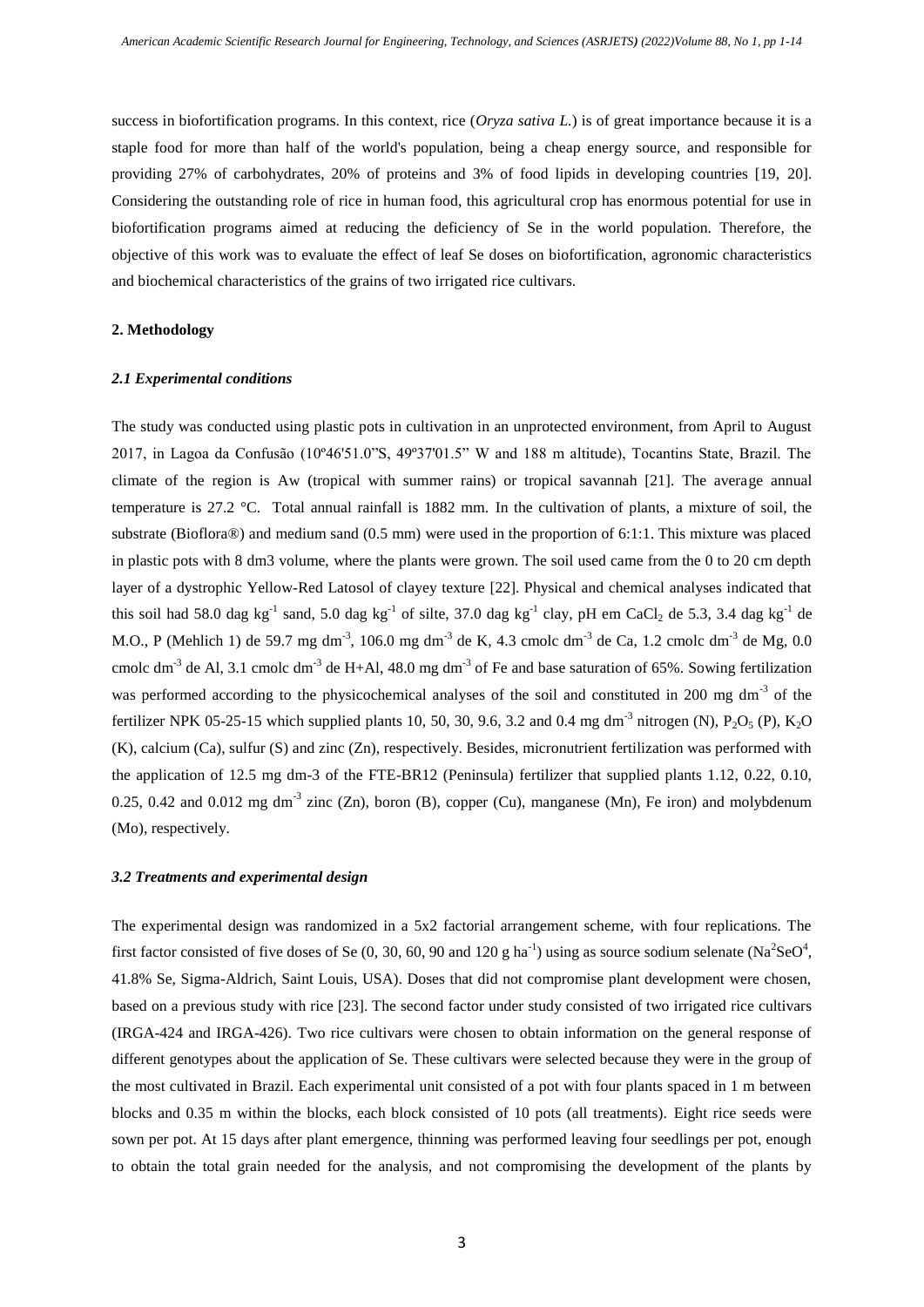competition. As cover fertilization, 40 mg of nitrogen and 20 mg  $K_2O$  per dm<sup>-3</sup> of soil were applied, divided into two applications at 25 and 45 days after sowing (DAS), using urea and potassium chloride (KCl), respectively. During the conduction of the experiment, the soil was kept moist through individual daily irrigations in each experimental unit. The application of doses of Se was performed by leaf in the morning (between 8:00 and 9:00 hours) when the plants were in the grain filling stage. Due to the difference between cultivar cycles, these applications were performed at 105 and 112 days after sowing for cultivar IRGA-426 and IRGA-424, respectively, using standard  $\text{Na}^2\text{SeO}^4$  solution (0.25 mg mL<sup>-1</sup>). For example, 1.15 mL of the solution per pot with four plants was used for the treatment of 30 g ha<sup>-1</sup> Se. These doses of the standard solution were completed at 50.0 mL of water and applied evenly on the plants of each experimental unit. The doses were converted to hectare considering the population of plants generally used for irrigated rice  $(1,000,000.00$  plants per hectare), extrapolating the doses per pot to the hectare. For the application, a manual pre-compression spray (Tramontina) with a maximum pressure of 2.5 bar (36.26 psi), a flow of 300 mL per minute, and a copper adjustable tip was used.

#### *3.3 Evaluation of plant growth and yield*

At the end of the crop cycle, at 132 DAS, the plants were harvested and the plant height (cm), number of panicles per pot, a mass of 100 grains (g) and grain yield (g pot<sup>-1</sup>) were evaluated. To quantify the mass of 100 grains (g) and grain yield (g vase<sup>-1</sup>), the samples were placed in paper bags measuring 10 x 5 x 17 cm (length x width x height) and inserted in a greenhouse with forced air circulation (Solab, model SL-102) at 70ºC. The grains remained in the greenhouse until they reached a constant weight. Grain mass was evaluated on a precision scale of 0.01 g (Gehaka BK4000).

## *3.4 Determination of Se and S concentrations in grains*

The concentration of Se in grains (mg kg<sup>-1</sup>) was determined by the Laboratory of Chemical Analysis (LACHEM) of the Federal University Santa Maria in the Rio Grande do Sul, Brazil, according to the methods described by [24, 14]. In summary, after drying in a greenhouse the grains were peeled and the brown rice samples were ground and homogenized. An aliquot (approximately 500 mg) was digested in nitric acid, hydrogen peroxide and hydrochloric acid until complete mineralization using glass tubes for sample digestion (Merck, Darmstadt, Germany) with threaded caps and a capacity of 22 mL. The volume of the digested extract was completed at 25 mL with ultrapure water. The determination of the total Se content in the samples was performed by atomic absorption spectrometry with hydride generation. An atomic absorption spectrometer (Analytik Jena, model NovAA 300) was used for this. For the calibration of the instrument, standards prepared by dilution of a standard solution of Se (Se 1000 ppm, Specsol brand) were used. Initially, a calibration curve was estimated by dilution of this pattern. After obtaining the concentration of Se in the digested extract, the concentrations of Se in the mass of the samples used were calculated. The concentration of S in grains (mg  $kg^{-1}$ ) was determined according to the method described by [25], using nitric-perchloric acid digestion (HNO<sub>3</sub>-HClO<sub>4</sub>) and spectrophotometer readings (Shimadzu UV-1800, Vernon Hills, IL, USA). The Se/S ratio was calculated from the data obtained in the laboratory analysis.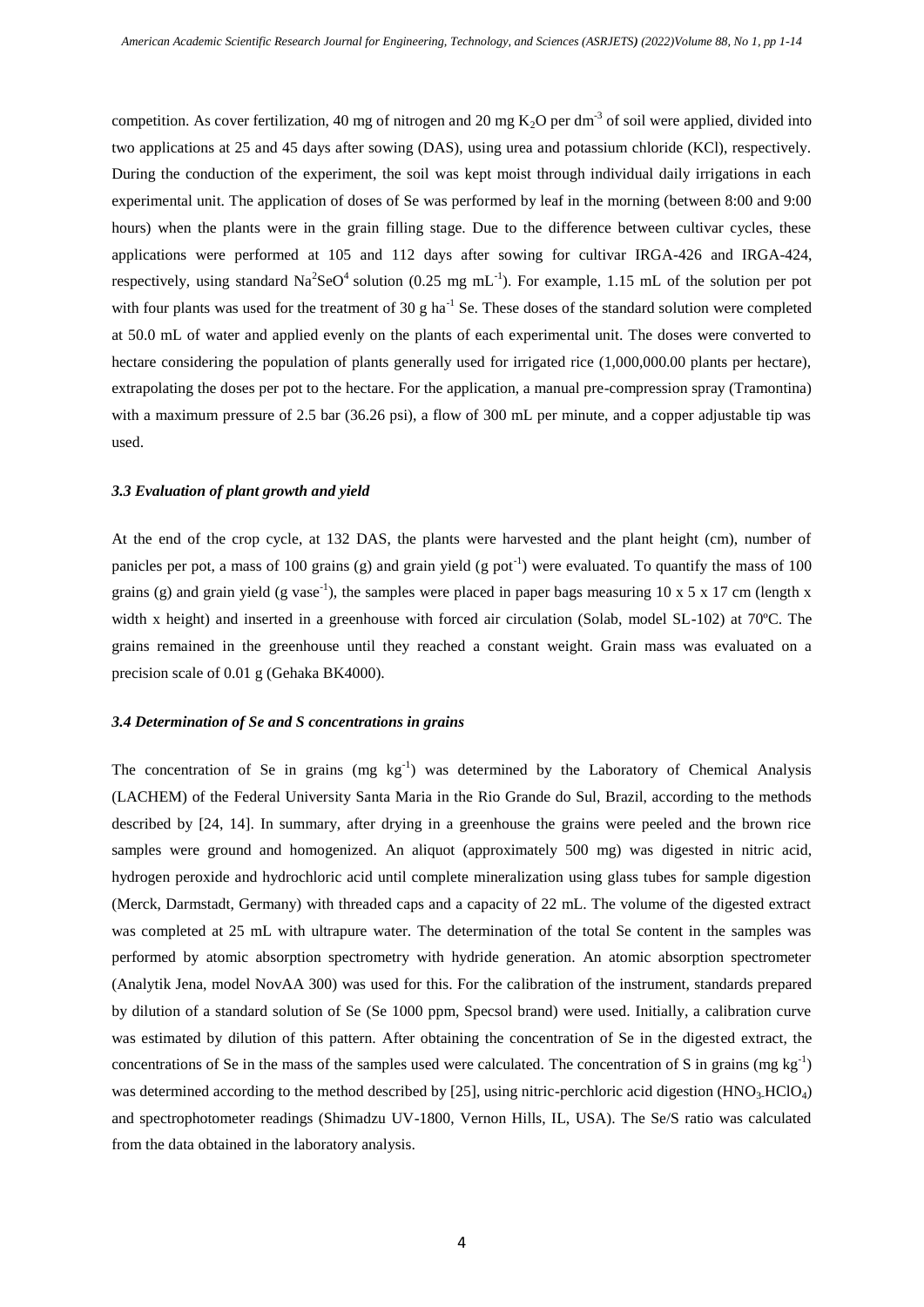#### *3.5 Biochemical analysis of grains*

To verify the effect of biofortification with Se on the biochemical composition of rice grains, the following characteristics were evaluated: oil content  $(\%)$ , soluble carbohydrate content (mg g<sup>-1</sup>), total amino acid content (mg  $g^{-1}$ ), starch content (mg  $g^{-1}$ ) and protein content (mg  $g^{-1}$ ). A sample of grains (750 mg each repetition) was used in the extraction with pure hexane [26]. After quantifying the oil content, the precipitate became the basis for additional quantification using ethanolic extraction [26]. From the overeating, quantifications of soluble carbohydrates and total amino acids were performed, and from the precipitate, the quantifications of starch and total proteins were performed. The quantification of soluble carbohydrates was performed by reaction with phenol-sulfuric acid [27]. The quantification of total amino acids was performed using the methodology based on the ninhydrin reaction [28]. The starch analysis was performed with a phase of the breaking of the molecule with perchloric acid, followed by quantification by the reaction of phenol-sulfuric acid [29, 27]. Protein quantification was performed according to Bradford [30] and previously described in Nascimento [26].

## *3.6 Statistical analyses*

For the cultivar factor, the data were submitted to variance analysis (R Core Team, 2015) [31] and f test (= 0.05). For the dose factor, the data were submitted to regression analysis. The criteria used in the selection of regression curves were: the significance of the equation and its coefficients  $(= 0.05)$ , higher regression coefficient (R²) and simplicity of the equation [32].

#### **4. Results**

The rice cultivars showed a significant difference (P<0.05) for plant height, a mass of 100 grains, grain yield, the concentration of Se and S in grains, Se/S ratio and protein content. Significant effect (P<0.05) of the doses of Se was detected on grain yield, the concentration of Se and S in grains, Ratio Se/S, carbohydrate content, proteins and oils. As for the interaction between rice cultivars and doses of Se, the concentration of Se and S in the grains, the Se/S ratio, the carbohydrate, protein and oil content were significantly affected (P<0.05). No Se detected significant effects (P>0.05) between rice cultivars, doses of Se and interaction between them on panicle number per vessel, amino acid content and starches. The plants of the cultivar IRGA-424 presented higher height (Figure 1A) and a mass of 100 grains (Figure 1C). On the other hand, the plants of the cultivar IRGA-426 presented the highest grain yield (Figure 1D).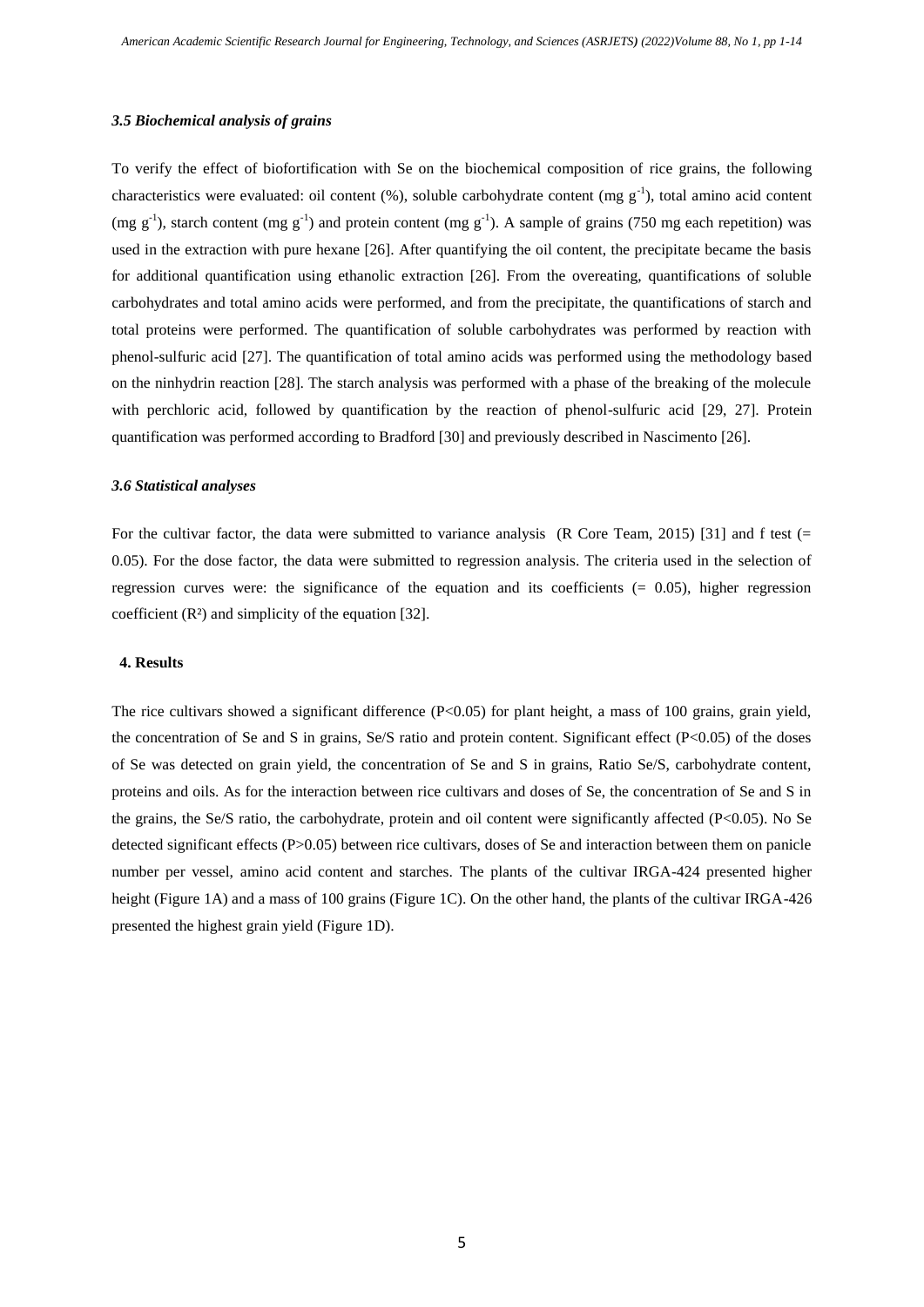

**Figure 1:** Plant height (A), number of panicles per pot (B), weight of 100 grains (C) and grain yield (D) of two irrigated rice cultivars, regardless of Se doses. Averages followed by the same lowercase letter do not differ according to the F test at  $p<0.05$ .

The application of Se negatively influenced the grain yield of the rice cultivar's understudy, so that, with an increase in the applied doses, there was a decrease in grain yield regardless of the cultivars used (Figure 2A). The highest dose of Se  $(120 g ha<sup>-1</sup>)$  reduced approximately 20% of grain yield when compared to the control treatment.



○IRGA-426 ● IRGA-424 ▲ Independent of cultivar

**Figure 2:** Grain yield (A), Se content in grains (B), S content in grains (C) and Se/S ratio (D) of two irrigated rice cultivars depending on the application of Se doses. The vertical line segments represent the average  $\pm$  SE of the data.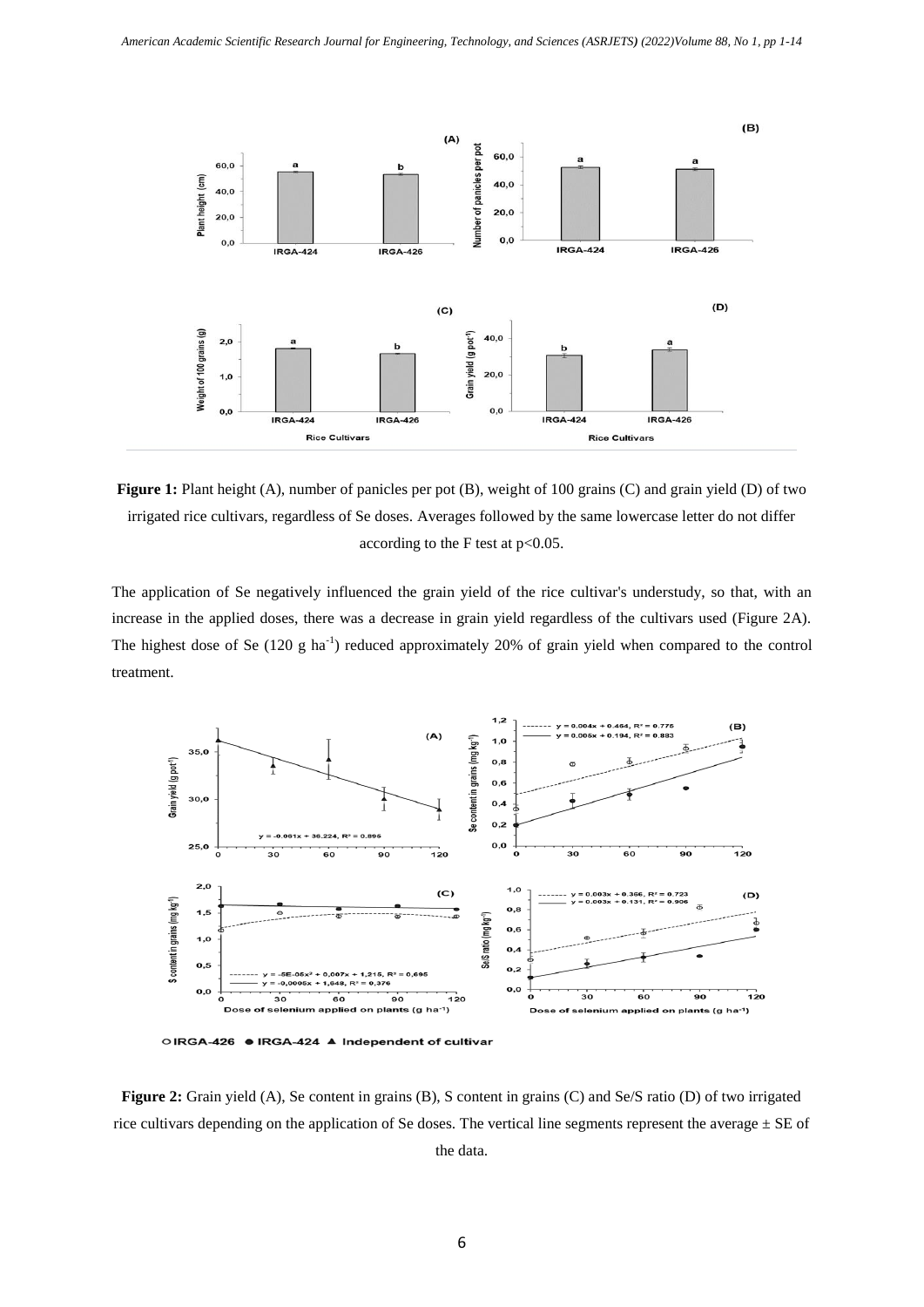The increase in the doses of Se applied resulted in a linear increase in the concentration of the element in the grains of the crop (Figure 2B). The rice cultivars showed different behavior for this characteristic, however, although the cultivar IRGA-426 presented a higher concentration of Se in the grains at the lower doses (0, 30, 60 and 90 g ha<sup>-1</sup>), at the maximum dose (120 g ha<sup>-1</sup>) the concentration of the element was the same for both cultivars. There was an increase in the concentration of Se in grains of approximately 4.75 and 2.72 times for cultivar IRGA-424 and IRGA-426, respectively, when Se compared the highest dose of Se with the control treatment. Although the cultivar IRGA-424 presented a lower concentration of Se in the grains at all doses, except for the maximum dose, this cultivar provided a greater increase in the concentration of the element compared to the cultivar IRGA-426.

Rice cultivars present a different pattern of S accumulation in grains (Figure 2C). It was observed that the doses of Se did not influence the S content in the grains of the cultivar IRGA-424, while for IRGA-426 it provided an increase up to the dose  $72 \text{ g}$  ha<sup>-1</sup>, and from this dose presented some stabilization. Although the doses of Se did not influence the S content in the grains of the cultivar IRGA-424, it presented a higher concentration of the element than IRGA-426. Regarding the proportion Se and S in the grains, we have a Se/S ratio that presents the same pattern observed for the content of Se (Figure 2D).



○IRGA-426 ● IRGA-424 ▲ Independent of cultivar

**Figure 3:** Oil content (A), carbohydrates content (B) and proteins content (C) in grains of two irrigated rice cultivars depending on the application of Se doses. The vertical line segments represent the average  $\pm$  SE of the data.

The cultivar IRGA-424 showed similarity between the doses for the characteristic of oil percentage in the grains (Figure 3A). For the cultivar IRGA-426, there was an increase up to the dose of 63 g ha<sup>-1</sup> (Se), when it presented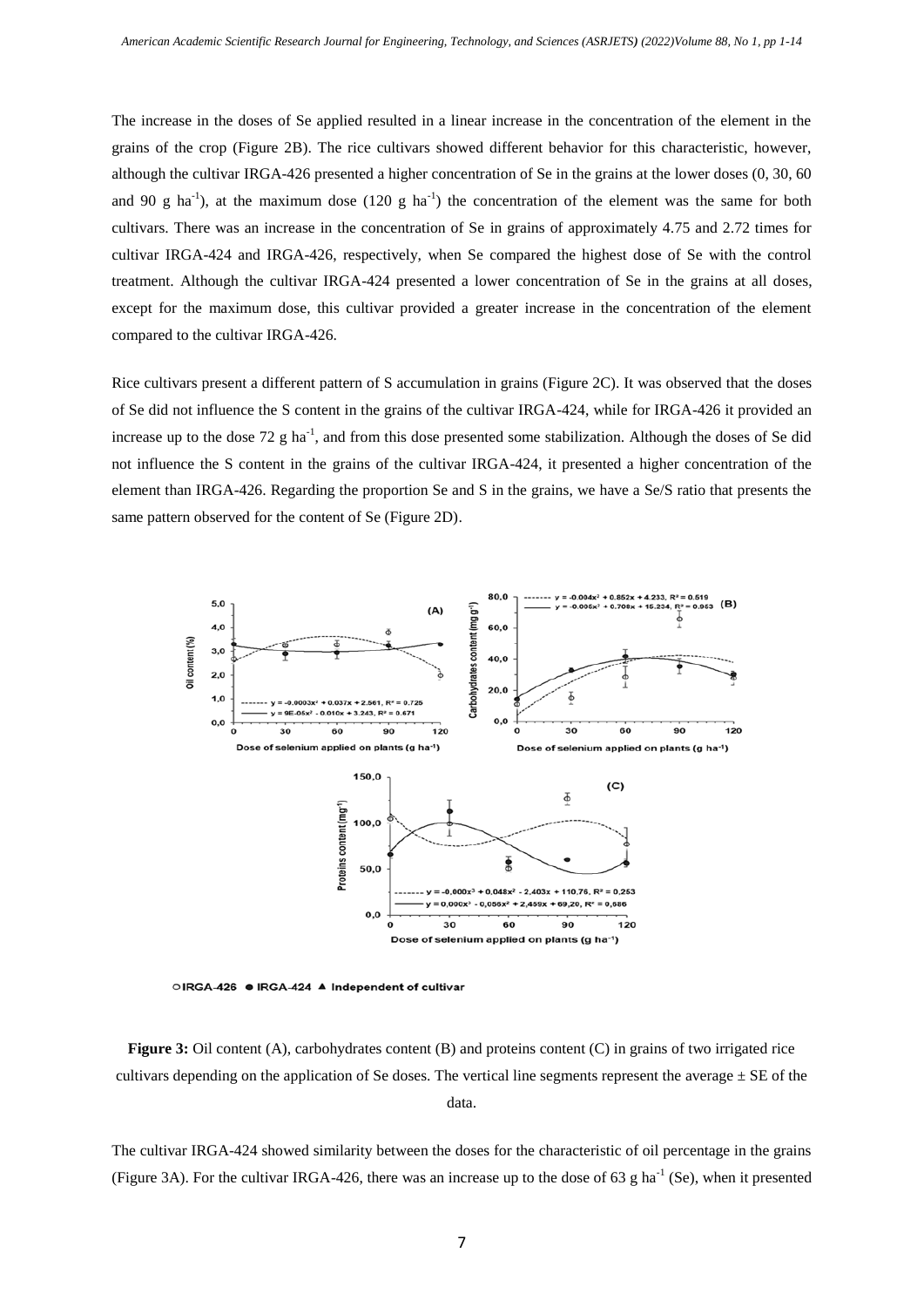maximum oil content  $(3.6\%)$ , while the minimum percentage  $(2.2\%)$  was found at the dose 120 g ha<sup>-1</sup>. Although there was no significant difference between rice cultivars for this characteristic, the cultivar IRGA-426 showed mild superiority, since it increased the oil concentration in the grains as a function of the doses of Se up to the dose of 63 g ha<sup>-1</sup>, when compared with IRGA-424, which showed no significant difference between the doses of Se for this characteristic.

The grains of cultivar IRGA-426 showed an increase in soluble carbohydrate content up to the dose of 89 g ha<sup>-1</sup>, with an average of 43.0 mg  $g^{-1}$  and later decrease (Figure 3B). The minimum concentration (4.0 mg  $g^{-1}$ ) is observed at the control dose. For the cultivar, IRGA-424 similar response was presented up to the dose of 71 g ha<sup>-1</sup>, where it obtained an average of 41.0 mg  $g^{-1}$ . There was a difference between the cultivars at doses 30, 60 and 90 g ha<sup>-1</sup> (Se), where the first two doses were favorable to cultivar IRGA-424 and the latter favored the cultivar IRGA-426. The total mean soluble carbohydrate content was  $30.35$  mg g<sup>-1</sup> (3.03%).

The cultivar IRGA-426 presented higher protein content in the grains (Figure 3C), and the control dose was the most beneficial for this. For the cultivar IRGA-424, the dose of 26 g ha<sup>-1</sup> provided higher protein content in the grains and the application of the highest doses caused its decrease.

#### **5. Discussion**

The agronomic characteristics of plant height and mass of 100 grains were significantly influenced only by rice cultivars, while panicle number per pot was not influenced by any of the sources of variation. Already Se expected that there would be no significant effect of the doses of Se on such characteristics, since the application of the element was performed in the grain filling phase, where the plants had already completed their vegetative development and were finishing and reproductive stage, where probably, in this phase, it was no longer possible to act Se on the plants. The differences in these characteristics between rice cultivars Se are due to the intrinsic genetic properties of these genotypes. Despite the significant effect between rice cultivars for plant height, the difference was only 1.88 cm (Figure 1A). According to Pinheiro [33] , the length, diameter and thickness of the nodes in rice plants determine the resistance to bed, where taller plants tend to be more susceptible. As for the mass of 100 grains (Figure 1C), [34] reported that this characteristic in rice is dependent on grain density, therefore, a cultivar with a lower number of viable spikelets per area may have higher grain mass and lower yield, since the lower number of viable spikelets per area negatively influences grain yield in rice, which probably happened with IRGA-424 in this study.

Grain yield was significantly influenced by rice cultivars and Se doses applied to plants. The difference between rice cultivars for this characteristic (Figure 1D) Se is due to plant characteristics. According to [35], rice crop yield is defined by its components: number of panicles per unit area, the number of viable spikelets per panicle and grain weight. In this work, the most productive cultivar (IRGA-426) presented a lower mass of 100 grains, however, it must have obtained a higher number of viable spikelet per panicle, resulting in a higher yield, since there was no significant difference between cultivars for the number of panicles per pot (Figure 1B), which in turn is one of the most important components of rice yield.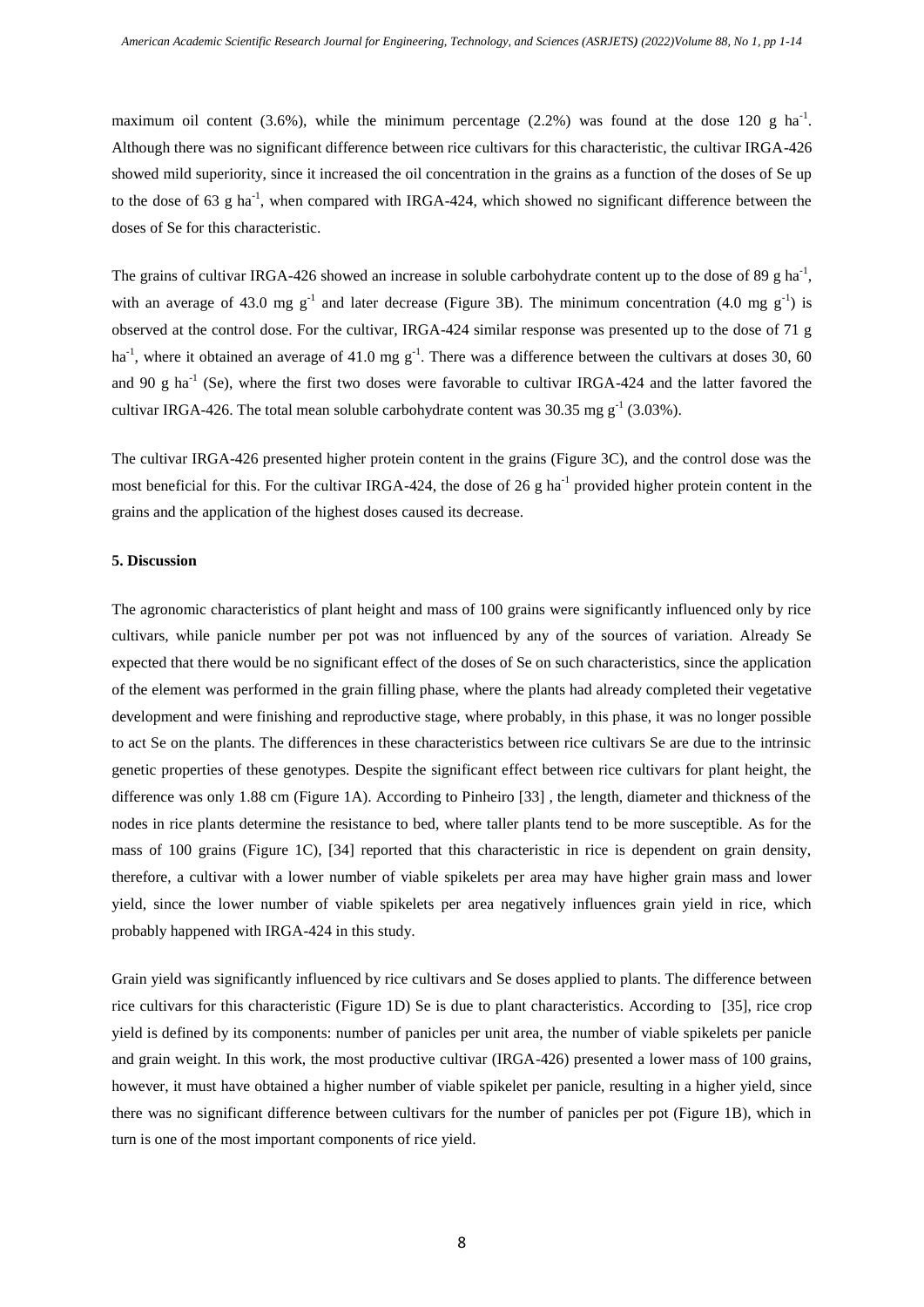The increase in the doses of Se caused a decrease in grain yield, regardless of the cultivar used (Figure 2A). The reduction in grain yield in response to treatment with Se should be related to the substitution of S by Se in proteins, especially in the amino acids cysteine and methionine, forming the analogs selenocysteine and selenomethionine. This substitution occurs because Se is easily absorbed by plants through sulfate transporters due to their chemical similarities and can alter the synthesis and function of amino acids and proteins in plant tissues [36]. Besides, Sors [37] reported that isologist compounds in plants compete in biochemical processes that interfere in absorption, translocation and assimilation throughout plant development. Therefore, the decrease in grain yield as a function of the increase in the doses of Se applied, should be related to this substitution of S by Se in these amino acids and the competition of these elements in biochemical processes.

According to Rani [38], the maximum limit of Se in the plant tissues of the rice plant before the appearance of phytolith or reduction of productivity is 41.5 mg  $kg^{-1}$  of dry matter, however, in this study, the maximum accumulation of Se did not reach 1 mg  $kg^{-1}$  of dry matter. Besides, phytotoxicity was not observed caused by leaf application of this element, and it was possible to rule out the hypothesis of toxicity.

Figure 2B shows an increase in the concentration of Se in rice grains with the increase in the doses of the element applied in the plants. The low-affinity sulfate transporters expressed in the leaves of the plants are responsible for the transport of the Se applied on the surface of the cells to the inside of the cells [37], therefore, these transporters must have played a fundamental role in the movement of the Se applied to the leaves to the inside of the rice grains. The fact that cultivar IRGA-424 presented a higher increase in the concentration of Se in the grains when compared to the cultivar IRGA-426, even with a lower concentration of the element in all doses, except at the maximum dose, can be explained by the fact that cultivar IRGA-426 presented higher concentration of the element in the grains at the control dose and concentration similar to the cultivar IRGA-424 at the maximum dose, resulting in this difference. These results show the superiority of cultivar IRGA-426 concerning the concentration capacity of Se in grains at doses lower than 120 g ha<sup>-1</sup>.

Taking into account that the average consumption per capture of rice in Brazil is 153g day<sup>-1</sup> [39], that the minimum intake recommendation of Se in adults is 55  $\mu$ g day<sup>-1</sup> and the maximum tolerable level is 400  $\mu$ g day<sup>-1</sup> [40], it was found that the concentration of Se found in the grains, when Se used the cultivar IRGA-426 at the dose 60 g ha<sup>-1</sup> of Se, which provided a lower reduction of grain yield (5.6%), may contribute to a daily intake of Se in approximately 122  $\mu$ g day<sup>-1</sup>, an intermediate value within the recommendation of ingestion of the element. Considering the contribution of the application of this dose of Se in rice crops to supply the lack of this element in the population, which may result in a reduction in the incidence of serious diseases, and the low reduction in grain yield, where the added value in biofortified rice can overcome this loss, the practice of biofortification with Se for this crop can Se make it feasible. However, further studies are still needed with agronomic biofortification with Se in rice, to adapt the doses to be applied leaf, to meet the demand of this element in human food, without reducing productivity.

Leaf application of Se increased the S content in the grains of cultivar IRGA-426. However, there was no significant effect on the cultivar IRGA-424 (Figure 2C). [8], when evaluating the effect of selenium and selenate on several lettuce germplasms, they observed a relationship of synergism between selenate and S, a case that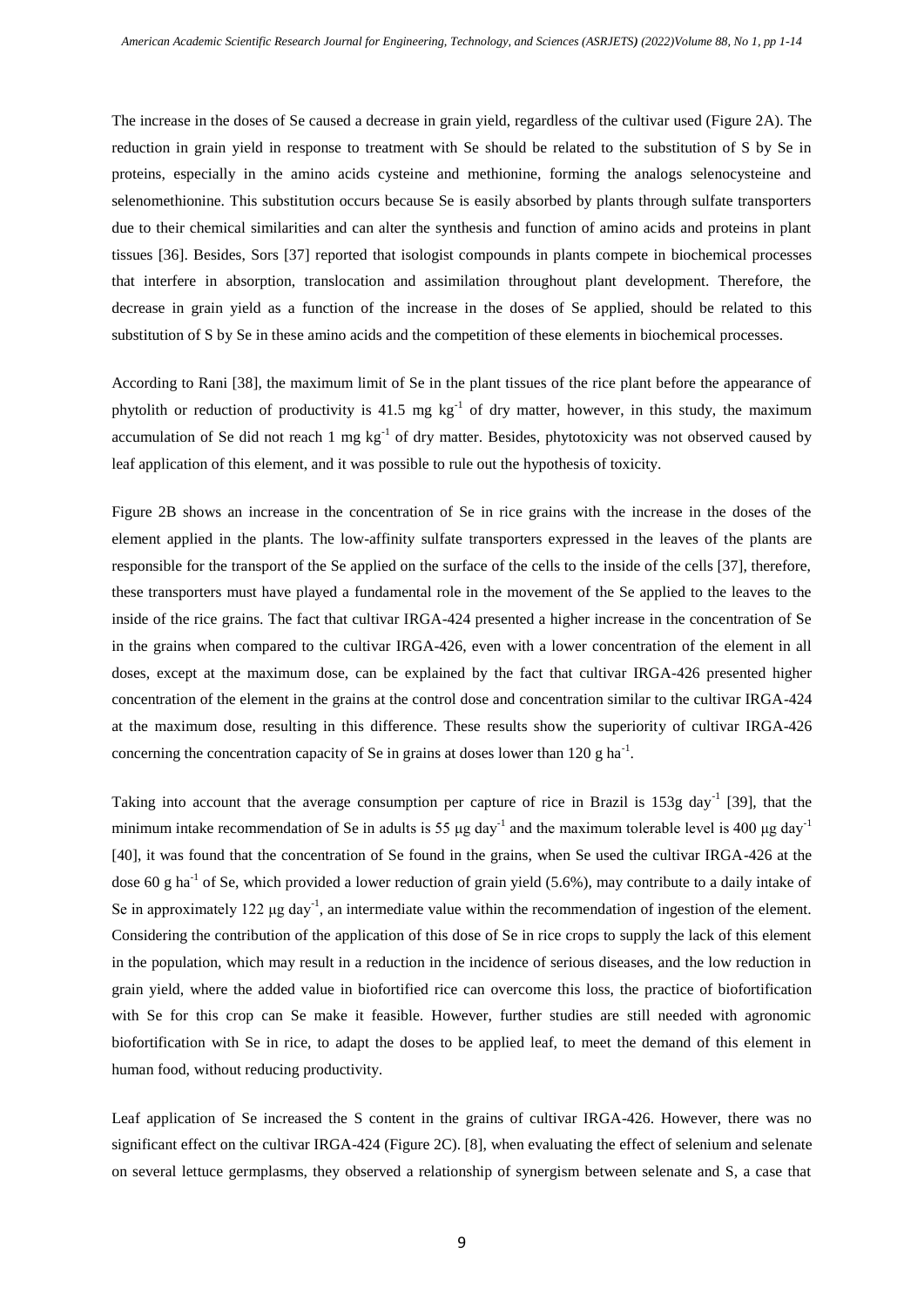occurred with the cultivar IRGA-426 in this study. These authors also observed that the accumulation of S varied between lettuce accesses in response to the application of (Se), ratifying the situation that occurred with the rice cultivars studied here. According to [41], treatment with Se in certain species and/or plant genotypes mimics S deficiency and activates the specific expression of the sulfate transporter, stimulating S absorption, resulting in s-induced accumulation of s, an event that probably occurred with the cultivar IRGA-426 understudy. The fact that cultivar IRGA-424 presented higher S concentration in grains, even if it did not present a significant difference between the doses applied, should be related to the situation of this cultivar having more affinity for S to the detriment of Se, since it also presented lower concentration of Se in grains and lower Se/S ratio when compared to cultivar IRGA-426.

Regarding the nutritional and biochemical characteristics, although rice cultivars presented different behavior for the oil content, there was no significant difference between them, however, the cultivar IRGA-426 presented mild superiority (Figure 3A). This difference in the behavior of cultivars should be related to their genetic properties, where this characteristic may vary depending on the cultivar used, contributing differently to the content of lipids essential to the diet [20]. Interferences in the processes of absorption, translocation and assimilation in the plant resulting from the competition between Se and S may have caused a decrease in the oil content in the cultivar IRGA-426 when Se the highest dose of Se was used. Another fact that evidence genetic variability among cultivars for this characteristic is that in this same dose the cultivar IRGA-424 had a higher oil content.

Rice cultivars showed an increase in carbohydrate content in response to the addition of Se up to a certain dose (Figure 3B). Reference [42], studying the effect of Se on wheat, they also verified a beneficial effect of Se on carbohydrate metabolism and concluded that adequate doses of Se provided greater growth and productivity of that crop. The same is evidenced in the present study, where the increase in doses of Se provided an increase in soluble carbohydrate content up to the dose of 71 g ha<sup>-1</sup> for the cultivar IRGA-424 and up to 89 g ha<sup>-1</sup> for IRGA-426, however, did not benefit grain yield.

Although the protein content does not present a possible behavior of adopting an efficient mathematical model through regression (Figure 3C), the average content of 81 mg kg<sup>-1</sup> (8.1%) proteins are within the means obtained in the literature, ranging from 6.5 to 9.0 % [43], showing that, even with a certain decrease, rice continues as a potential source of protein, since it is responsible for about 20% of the protein consumed in developing countries, and has high quality due to the lysine and tryptophan content [16].

The biosynthesis of most compounds Se may depend on the enzymes involved in the s assimilation pathways, thus the incorporation of Se in the analogs of selenoamino acids, selenocysteine and selenomethionine, in proteins, instead of sulfurous amino acids, can interfere in biological processes in plants [44, 37], thus, this substitution of S by Se, can also result in a reduction in protein synthesis [45].

The results obtained in this study indicate that leaf biofortification is an efficient strategy, as it can provide the recommended daily amount of Se to the population, without harming the biochemical quality of the grains.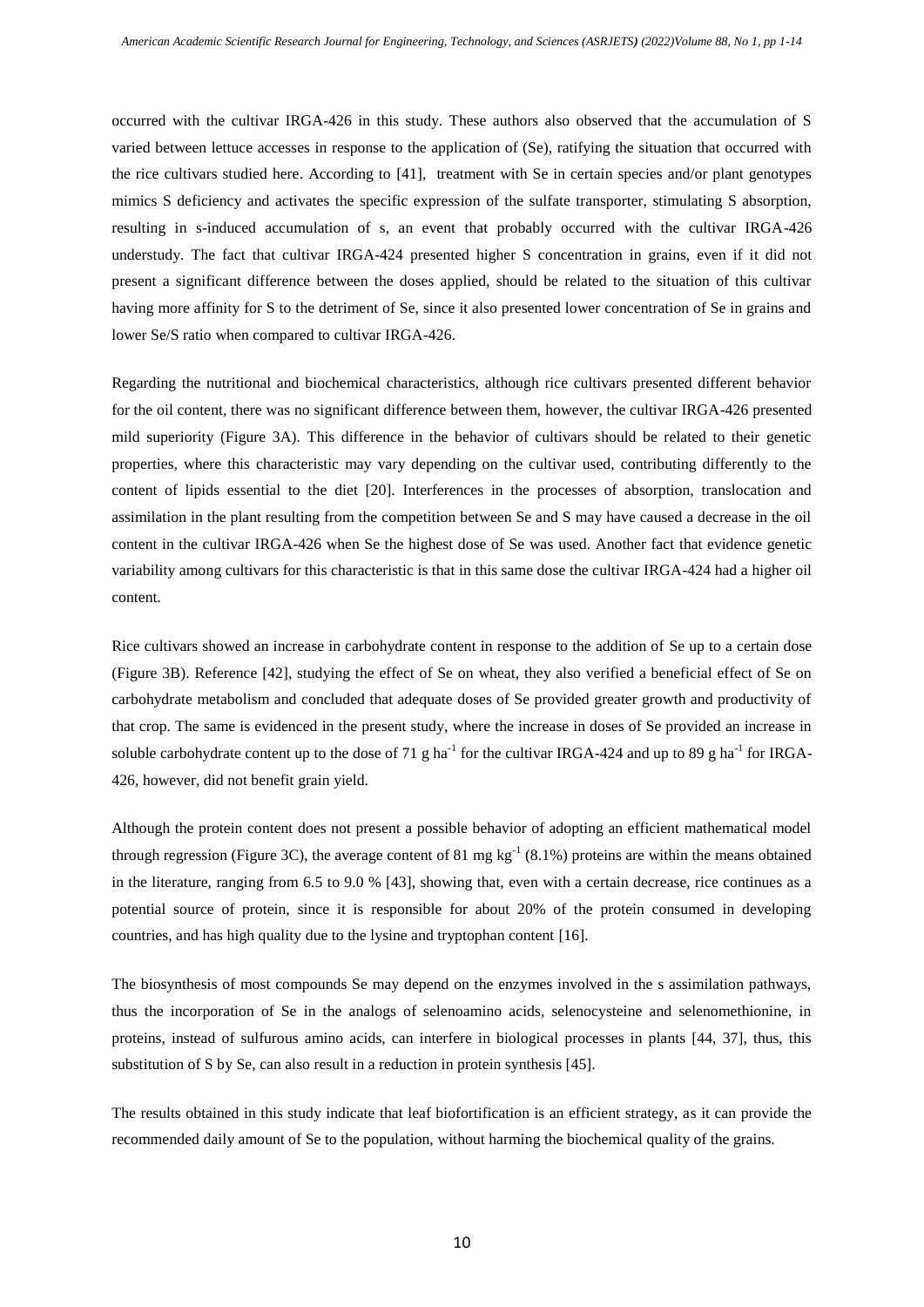## **6. Conclusion**

The foliar application of sodium selenate allows the biofortification of rice grains with Se, however, it can affect its yield and some biochemical components. There is genetic variability among rice cultivars as to the accumulation capacity of Se in the grains. The cultivar IRGA-426 Se shows superior because it allows a higher concentration of Se in the grains, presents higher yield and better nutritional content. The cultivar IRGA-426 with the dose 60 g ha<sup>-1</sup> Se is the viable combination to increase the content of Se in the grains, which may result in benefits for the health and food safety of the population.

## **Acknowledgment**

We would like to express our special thanks to the Federal University of Tocantins (UFT), and to the Pró-Reitoria de Pesquisa, Pós-Graduação e Inovação (PROPESQ), who provided us with the opportunity to produce this project.

## **References**

- [1] Rayman, M. P. (2012). Selenium and human health. Lancet, 379, 1256-1268.
- [2] White, L., & Castellano, S. (2016). The role of selenium in human evolution. In D.L. Hatfield, M.J. Berry, & V.N. Gladyshev (Eds.), Selenium: its molecular biology and role in human health (4th ed) (pp. 59- 71). Berlin, Germany: Springer.
- [3] White, P.J., & Broadley, M.R. (2009). Biofortification of crops with seven mineral elements often lacking in human diets - iron, zinc, copper, calcium, magnesium, selenium and iodine. New Phytologist, 182, 49-84.
- [4] Roman, M., Jitaru, P., & Barbante, C. (2014). Selenium biochemistry and its role for human health. Metallomics, 6, 25-54.
- [5] Pilon-Smits, E., & Quinn, C. (2010). Selenium metabolism in plants. In R. Hell, & R.R. Mendel (Eds.), Cell biology of metal and nutrients (pp. 225-241). Berlin, Germany: Springer.
- [6] Boldrin, P.F., Faquin, V., Ramos, S.J., Boldrin, K.V.F., Avila, F.W., & Guilherme, L.R.G. (2013). Soil and foliar application of selenium in rice biofortification. Journal of Food Composition and Analysis, 31, 238-244.
- [7] Djanaguiraman, M., Prasad, P.V.V., & Seppanen, M. (2010). Selenium protects sorghum leaves from oxidative damage under high temperature stress by enhancing antioxidant defense system. Plant Physiology and Biochemistry, 48, 999-1007.
- [8] Ramos, S.J., Rutzke, M.A., Haynes, R.J., Faquin, V., Guilherme, L.R.G., & Li, L. (2011). Selenium accumulation in lettuce germplasm. Planta, 233, 649-660.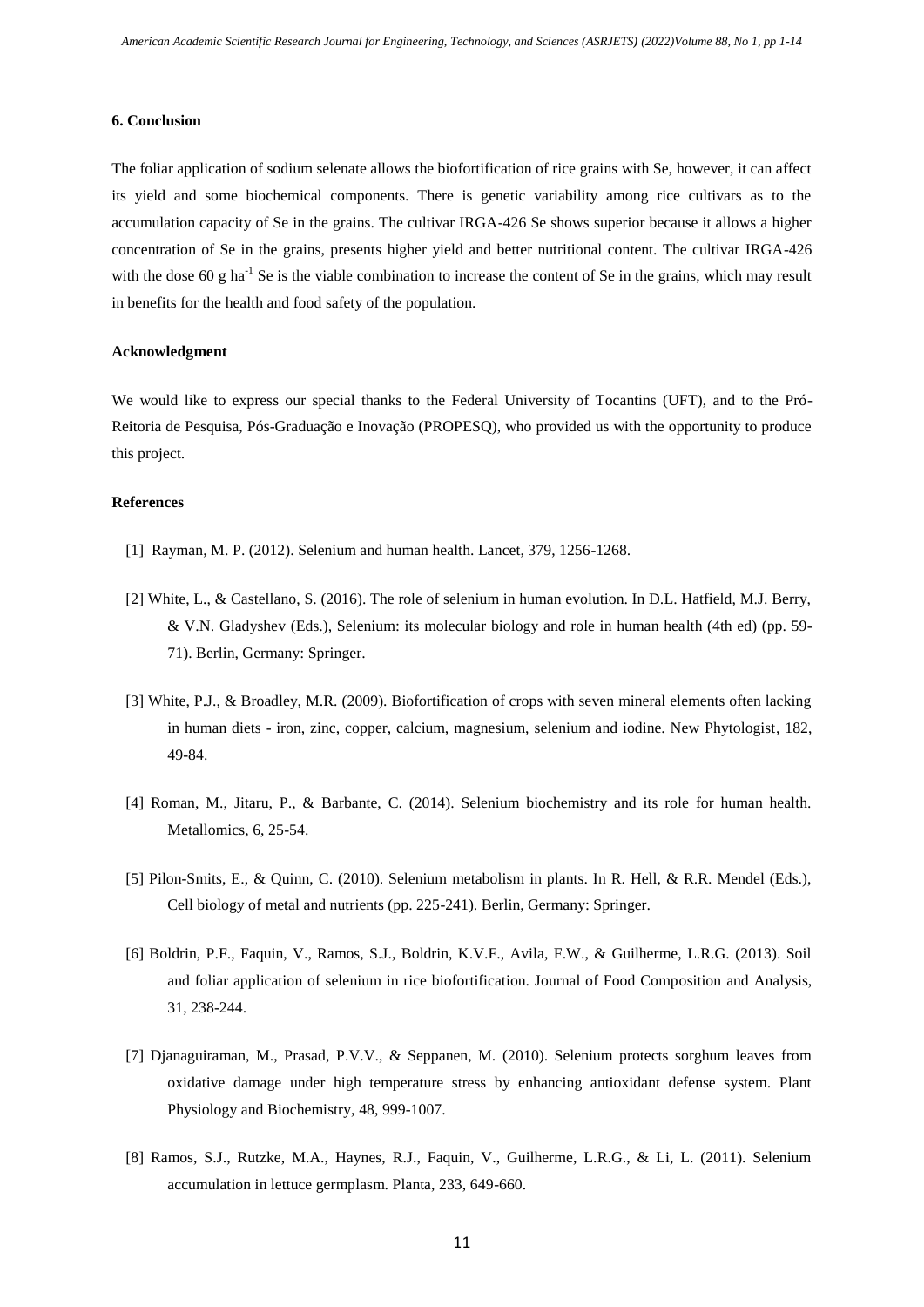- [9] Zhao, F.J, Su, Y.H, Dunham, S.J, Rakszegi, M, Bedo, Z, McGrath, S.P, & Shewry, P.R. (2009). Variation in mineral micronutrient concentrations in grain of wheat lines of diverse origin. Journal of Cereal Science, 49, 290-295.
- [10] Schiavon, M., Pilon, M., Malagoli, M., Pilon-Smits, E.A.H. (2015). Exploring theimportance of sulfate transporters and ATP sulphurylases for selenium hyperaccumulation a comparison of Stanleya pinnata and Brassica juncea (Brassicaceae). Frontiers in Plant Science, 6, 2.
- [11] Carvalho, S.M.P., & Vasconcelos, M.W. (2013). Producing more with less: Strategies and novel technologies for plant-based food biofortification. Food Research International, 54, 961–971.
- [12] Puccinelli, M., Malorgio, F., & Pezzarossa, B. (2017). Selenium enrichment of horticultural crops. Molecules, 22, 933.
- [13] Deng, X., Liu, K., Li, M., Zhang, W., Zhao, X., Zhao, Z., & Liu, X. (2017). Difference of selenium uptake and distribution in the plant and selenium form in the grains of rice with foliar spray of selenite or selenate at diferente stages. Field Crops Research, 211, 165-171.
- [14] Ramos, D.P., Tavares, T.C.O., Sousa, S.A., Nascimento, V.L., Martinez, R.A.S., Chagas Junior, A.F., Fidelis, R.R. (2019). Agronomic biofortification of cowpea with selenium by foliar fertilization: effect of doses in three cultivars. Journal of Plant Nutrition, 43, 538-547.
- [15] Fordyce, F.M. (2012). Selenium defciency and toxicity in the environment. Essentials of Medical Geology, 16, 375-416.
- [16] Boaretto, A.E., Moraes, M.F. (2010). Contribuição da nutrição adequada para qualidade dos alimentos. In Prado, R.M. et al. (Eds.), Nutrição de plantas: diagnose foliar em hortaliças (pp. 9-44). Jaboticabal, Brasil: FCAV/FAPESP/CAPES FUNDUNESP.
- [17] Barbosa-Filho, M.P., Fonseca, J.R. (1994). Importância da adubação na qualidade do arroz. In Sá, M.E., Buzetti, S. (Eds.), Importância da adubação na qualidade dos produtos agrícolas (pp. 217-231). São Paulo, Brasil: Ícone.
- [18] Combs, G.F. (2001). Selenium in global food systems. British Journal of Nutrition, 85, 517-547.
- [19] Dhital, S., Dabit, L., Zhang, B., Flanagan, B., & Shrestha, A.K. (2015). In vitro digestibility and physicochemical properties of milled rice. Food Chemistry, 172, 757-765.
- [20] Walter, M., Marchezan, E., & Avila, L.A. (2008). Arroz: Composição e Características Nutricionais. Ciência Rural, 38, 1184-1192.
- [21] Alvares, C.A., Stape, J.L., Sentelhas, P.C., Gonçalves, J.L.M., Sparovek, G. (2013). Köppen's climate classification map for Brazil. Meteorologische Zeitschrift, 22, 711-728.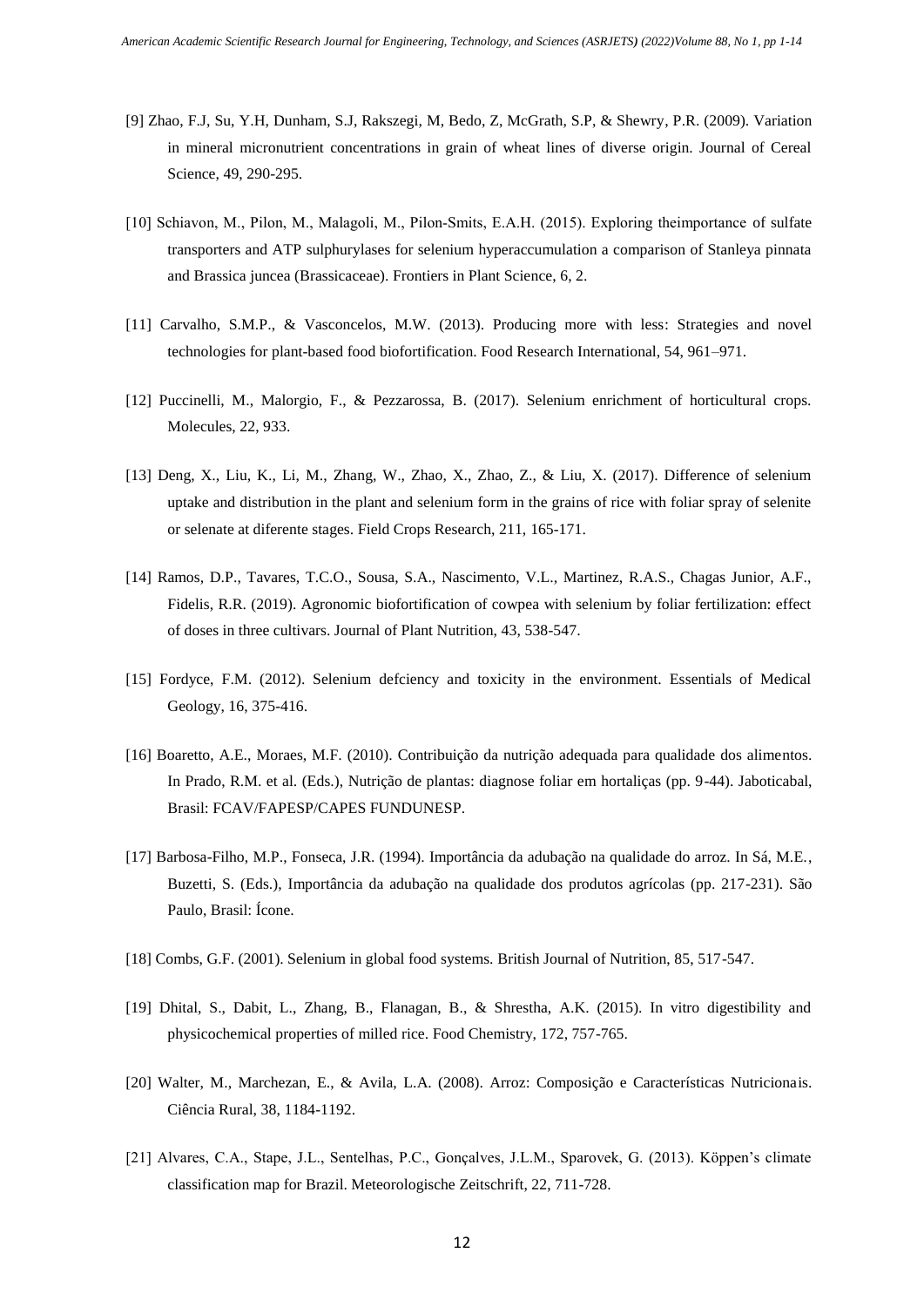- [22] Empresa Brasileira de Pesquisa Agropecuária EMBRAPA (2014). Centro Nacional de Pesquisa de Solos. Sistema Brasileiro de Classificação de Solos (4. ed.). Brasília, Brazil: Embrapa.
- [23] Boldrin, P.F., Faquin, V., Ramos, S.J., Guilherme, L.R.G., Bastos, C.E.A., Carvalho, G.S., & Costa, E.T. de S. (2012). Selenato e selenito na produção e biofortificação agronômica com selênio em arroz. Pesquisa Agropecuária Brasileira, 47, 831-837.
- [24] Bohrer, D., Beckera, E., do Nascimento, P.C., Dessuy, M., & de Carvalho, L.M. (2007). Comparison of graphite furnace and hydride generation atomic absorption spectrometry for the determination of selenium status in chicken meat. Food Chemistry, 104, 868–875.
- [25] Empresa Brasileira de Pesquisa Agropecuária EMBRAPA (2009). Manual de Análises Químicas de Solos, Plantas e Fertilizantes (2nd ed.). Brasília, Brazil: Embrapa.
- [26] Nascimento, V.L., Rauber, W.A., Silva, G.S., Siebeneichler, S.C., Fidelis, R.R. (2019). Hydrogel effects in biochemical composition of soybean grains cultivated under water déficit in Brazilian Cerrado. Communications in Plant Sciences, 9, 13-19.
- [27] Dubois, M., Gilles, K.A., Hamilton, J.K., Rebers, P.A., Smith, F. (1956). Colorimetric method for determination of sugars and related substances. Analytical Chemistry, 28, 350-356.
- [28] Friedman, M. (2004). Applications of the ninhydrin reaction for analysis of amino acids, peptides, and proteins to agricultural and biomedical sciences. Journal of agricultural and food Chemistry, 52, 385- 406.
- [29] MacRae, J.C., Smith, D., McCready, R.M. (1974). Starch estimation in leaf tissue acomparison of results using six methods. Journal of the Science of Food and Agriculture, 25, 1465-1469.
- [30] Bradford, M.M. (1976). A rapid and sensitive method for the qualification of microgram quantities of protein utilizing the principle of protein dye binding. Analytical Biochemistry, 7, 248-254.
- [31] R Core Team. R: A language and environment for statistical computing (2015). R Foundation for Statistical Computing. Vienna, Austria.
- [32] Johnson, J.B., & Omland, K.S. (2004). Model selection in ecology and evolution. Trends in Ecology & Evolution, 19, 101-108.
- [33] Pinheiro, B.da.S. (2006). Características morfológicas da planta relacionadas à produtividade. In A.B,dos. Santos, L.F. Stone, & N.R.de.A. Vieira (Eds.), A cultura do arroz no Brasil (pp. 209-256). Santo Antônio de Goiás, Brasil: Embrapa.
- [34] Freitas, J.G.de, Cantarella, H., Salomon, M.V., Malavolta, V.M.A., Castro, L.H.S.M.de, Gallo, P.B., & Azzini, L.E. (2007). Produtividade de cultivares de arroz irrigado resultante da aplicação de doses de